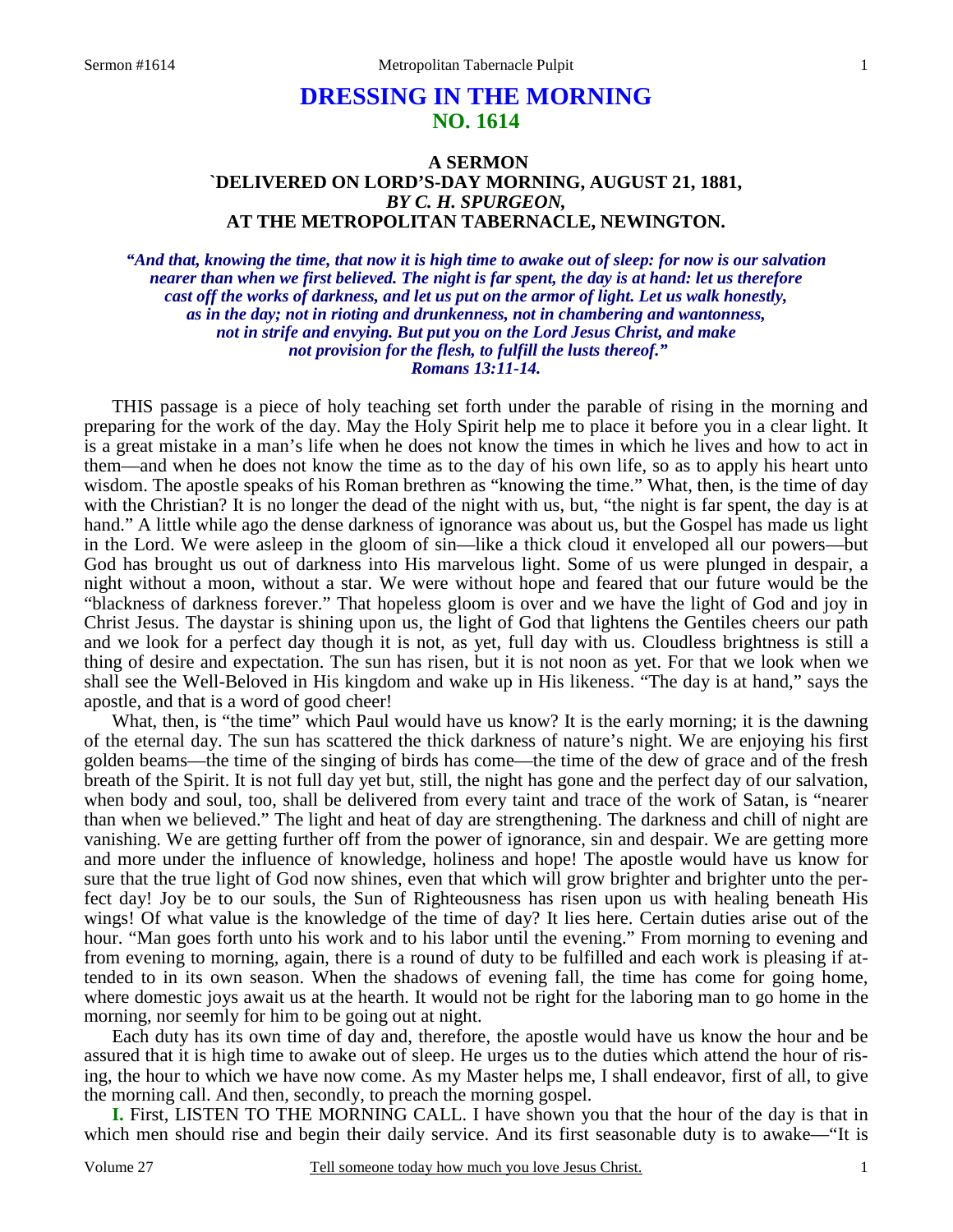high time to awake out of sleep." When day begins sleep should end. The bugle sounds in the camp, "Awake! Awake!" But are not all Christians awake? Yes, from the sleep of *death*, but not from other kinds of sleep. Many need rough shaking and loud calling before they will be thoroughly awakened. Beloved brothers and sisters, I speak to you upon whom the light of God has arisen and who are now delivered from the power of darkness, for you will not deny that it is high time for you to shake off the bands of slumber. You should rise from the sleep of inaction. Do not let your religion consist in receiving all and doing nothing! Work while it is called today and, as you wish to be faithful servants of your gracious Lord, be up at once. It is time for you to stir yourselves and see what can be done with the golden hours for the glory of your Redeemer's name! Go forth and see what herbs are to be planted, what weeds are to be rooted up, what part of the garden needs watering and which of the vines need pruning. Your Master's vineyard needs constant labor, for He, Himself, keeps it with unceasing care. Up, then, gird up your loins and yield your bodies a living sacrifice, holy acceptable unto God!

 Leave, also, all lethargy behind you. At night a man may yawn and stretch himself as he likes, but when the morning comes, good sir, have done with yawning and display energy! Look about you and be brisk, for the day will be none too long. Do not the songs of the birds and the glitter of the dew bid you shake off your slumber, and have done with listlessness? Oh, I hate to see some professing Christian people go about the Lord's work in such a languid way, as if it did not matter how their Lord was served. Ah me! If God were obeyed with half the activity with which the *devil* is served, we should soon see a change in church life! Men are wide awake when they are serving themselves! Jingle a guinea seven miles off and they will hear it! But if service is to be done for *Christ*, you must put the clarion to your mouth and blow a blast as loud as the judgment summons, before you can wake men up to hearty enthusiasm! It is high time that we woke out of half-heartedness! Moreover, it is time to have done with dreaming. That is proper for the night, but not for the morning. An ungodly man's pursuits are mere dreams. He hunts after shadows; he feeds upon ashes; his weightiest business is a mere vision, a thing of nothing! You who are not of the night must not dote on the world's shadows, but look for heavenly substance. Live for *eternal* realities. Set about business that is real in God's sight, such business as you will think worthy of your heart when you come to die and when you stand before the Judgment Seat of God! Have done with daydreams as well as night dreams and come to stern matters of eternal fact. Trifle no longer! The time past may suffice you for that. Be earnest! Be all awake, put forth all your powers, and awaken all your faculties. "It is high time to awake out of sleep."

 When awake, what is the next duty? Is it not to cast off your night clothes? Our text says, "Let us therefore cast off the works of darkness." The man who is just awakened and finds that it is morning light, must, first of all, take off the garments which covered him during the night. He quits his bed and, in so doing, shakes off his bed clothes and leaves them. Your friends do not come downstairs wrapped in the sheets which wrapped them at night—we should suppose they were seeking their graves if they did! The covers of night are not our covers by day. There must be a casting off in the morning before there can be a putting on—there is a measure of undressing before we commence to dress. Simple and homely as the figure is, it conveys a lesson which I pray you to remember. Sins and follies are to be cast off when we put on the garments of the light of God. I have known a man profess to be converted, but he has merely put religion over his old character. He has been a passionate man with bad companions and all he has done is to carry his bad temper into a church meeting. He has been accustomed to drink more wine than is good for him and all the change is that he drinks it in respectable company or in secret. He has taken up the saint without casting off the sinner! The rags of his lust are rotting under the raiment of his profession!

 This will never do! Christ has not come to save you *in* your sins but *from* your sins! Anger and drunkenness, and such like, must be gotten rid of! Christ never came that you might christen your anger by the name of warmth and your drunkenness with the name of liberty! I have heard of persons living unclean lives who have heard that faith in Jesus Christ would save them who have misunderstood this doctrine so grievously that they have thought of believing in Christ and continuing in their evil ways! That attempt will be their ruin. Rahab the harlot was saved by faith, but she was saved from being a harlot any longer. The rags of sin must come off if we put on the robe of Christ. There must be a taking away of the love of sin! There must be a renouncing of the practices and habits of sin, or else a man cannot be a Christian! It will be an idle attempt to try and wear religion as a sort of celestial overall over the top of old sins. The King's daughter is all glorious within, or she would never have received her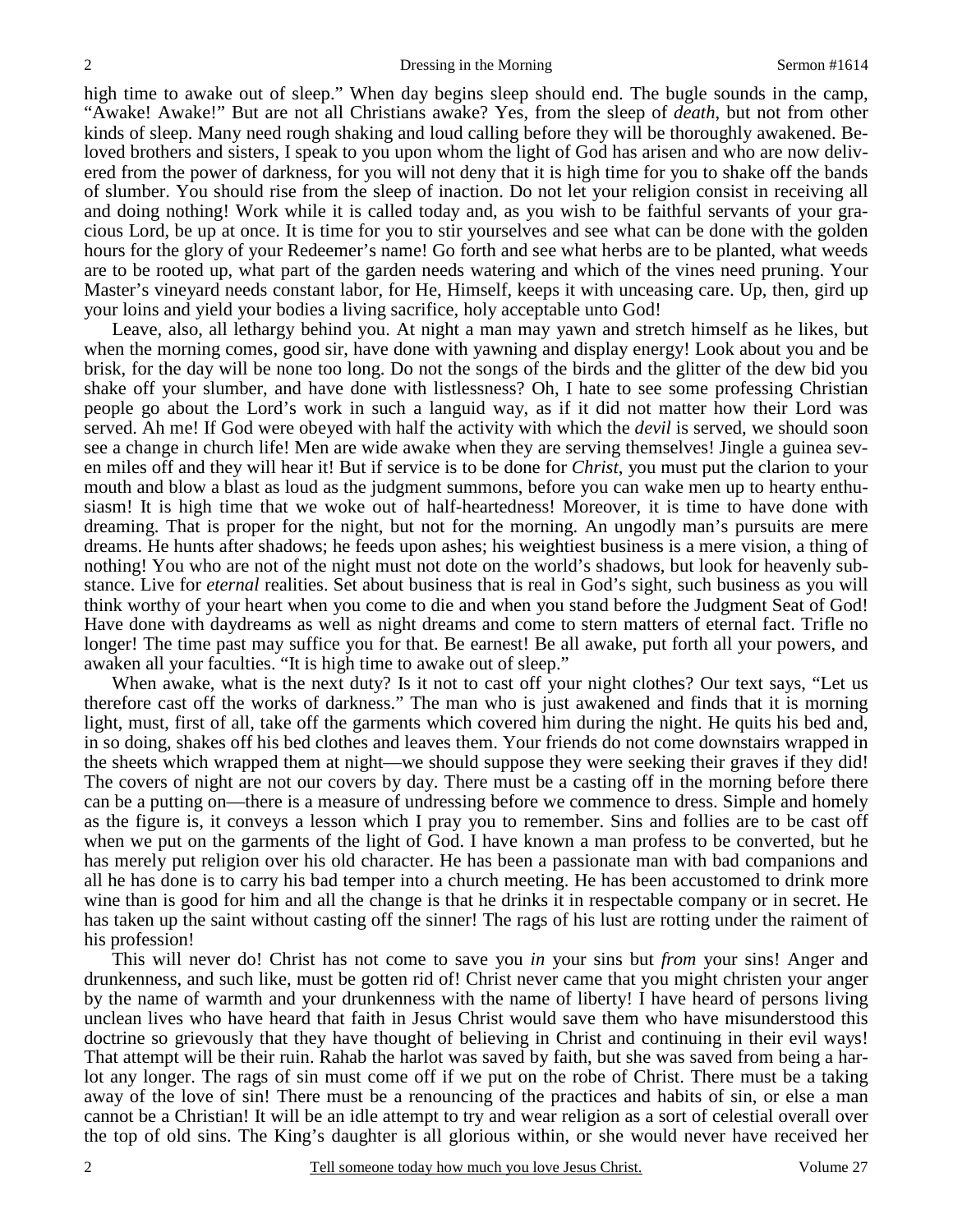#### Sermon #1614 **Dressing in the Morning 3** 3

clothing of worked gold. The vision of Zechariah teaches us the way of the Lord—when he saw Joshua clothed with filthy garments, the Lord did not put upon him a goodly vesture over these—but He first said, "Take away the filthy garments from him." And then He added, "Behold, I have caused your iniquity to pass from you, and I will clothe you with change of raiment." You must be cleansed in the blood of Jesus before you can be clothed in the white linen which is the righteousness of the saints! See to it that, being awakened out of your sleep, you cast off all the garments of the night!

 What were they? We find a list of them in the third chapter of the Epistle to the Colossians. "But now you also put off all these: anger, wrath, malice, blasphemy, filthy communication out of your mouth." Were we fond of the joys of the ungodly? Take them off! Did we speak things which are untrue? Cast them off! Could we sing a loose, lascivious song? Cast it off! Were we angry, morose, and malicious? Put it off! Were we greedy, grasping, and covetous? Cast it off! Alas, many professors are as greedy of gain as they ever were, but they wear religion over the top of their miserly rags and want you to call the churl generous, though he is as stingy as he can be! Whatever it is that is unworthy of the light of day, let us cast it off. The apostle says, "Cast off." Let the habits of "your sinful nature be from now on regarded as castoffs—cast them right away and say, "I have done with them! There will not be another night for me and, therefore, I shall not need them. Bury them; burn them—they are my castoffs." Let us only remember our evil habits to weep over them! Let us only speak of them to warn others and to glorify the grace of God! As to ever bringing out our ill habit and trying to put them on, occasionally, God forbid it should be so!

 So far we have described our getting up—first, we awake and then we cast off the garments of darkness. Now we must put on our *morning* dress. The believer should at once look to his toilet and array himself for the day—"Let us put on the armor of light." "What?" says one, "armor? Why, I thought my danger was over! The darkness has departed; I am no longer afraid of thieves and robbers for the daylight has come; why, then, should I put on armor?" Is it not instructive that no sooner do we awake than we have to put on "the whole armor of God"? Does it not warn us that a day of battle is coming? Brothers and sisters, you may as well expect a conflict, for it is sure to come, and it will be wise to put on your harness for the fight! Dress according to what you will meet with during the day. You are not at home yet—the land of peace is yet beyond you. Young converts think that they have got to heaven, or very near it, but it is not so. You will get there one day, but the time is not yet. You are in an enemy's country—put on the armor of the light of God! Perhaps before you get down to breakfast an arrow will be shot at you by the great enemy. Or you may come downstairs after your morning prayers feeling as safe as if you were among the angels—and yet you will not get through the first meal in the day without an assault from the archenemy, or an outburst of your own corruptions, or an attack from the world! Your foes may be found in your own household and they may wound you at your own table!

 Before you leave your bed-chamber you had better put on girdle, helmet, breastplate, shield—you had better take the complete panoply! A Christian is never safe unless he is protected from head to foot by divine grace, for in such a world as this you know not behind what bush the assassin may be lurking, or from what corner the fatal bolt may fly. Go forth as a mailed knight to the war, for the battle rages on all sides and you need the armor of righteousness on the right hand and on the left. The saint must be a man of war from his youth. He must pray that his hands may be taught to war and his fingers to fight. The Greek word, however, may be understood to signify not only armor, but such garments as are fitted and suitable for the day's work. These should be put on at once and our soul should be dressed for service. Pray God to clothe you in such style that you may be ready for whatever comes. You are not a gentleman on the parade, but a workman in his workday clothes. Some people are too fine to do real service for the Lord. When the Duke of Wellington asked one of our soldiers how he would like to be dressed if he had to fight the battle of Waterloo again, he answered that he should like to be in his shirt sleeves. How I wish that Christians would get into their shirt sleeves, as if they meant to work for Jesus! I like to see the carpenter with his apron on bending down to his work and not sitting on the bench swinging his legs all day.

 Alas, that some Christians should be usually seen in this latter posture! O brothers and sisters, it is morning with you and I beseech you by the mercies of God, array yourselves to do your Lord's bidding! What said God to Jeremiah? "Gird up your loins and arise." Brace your soul to action—there is work for you to do today which angels might well envy you! Go forth like a man ready for work. The Lord would have us live with our loins girt about, our lamps trimmed and our lights burning because we have come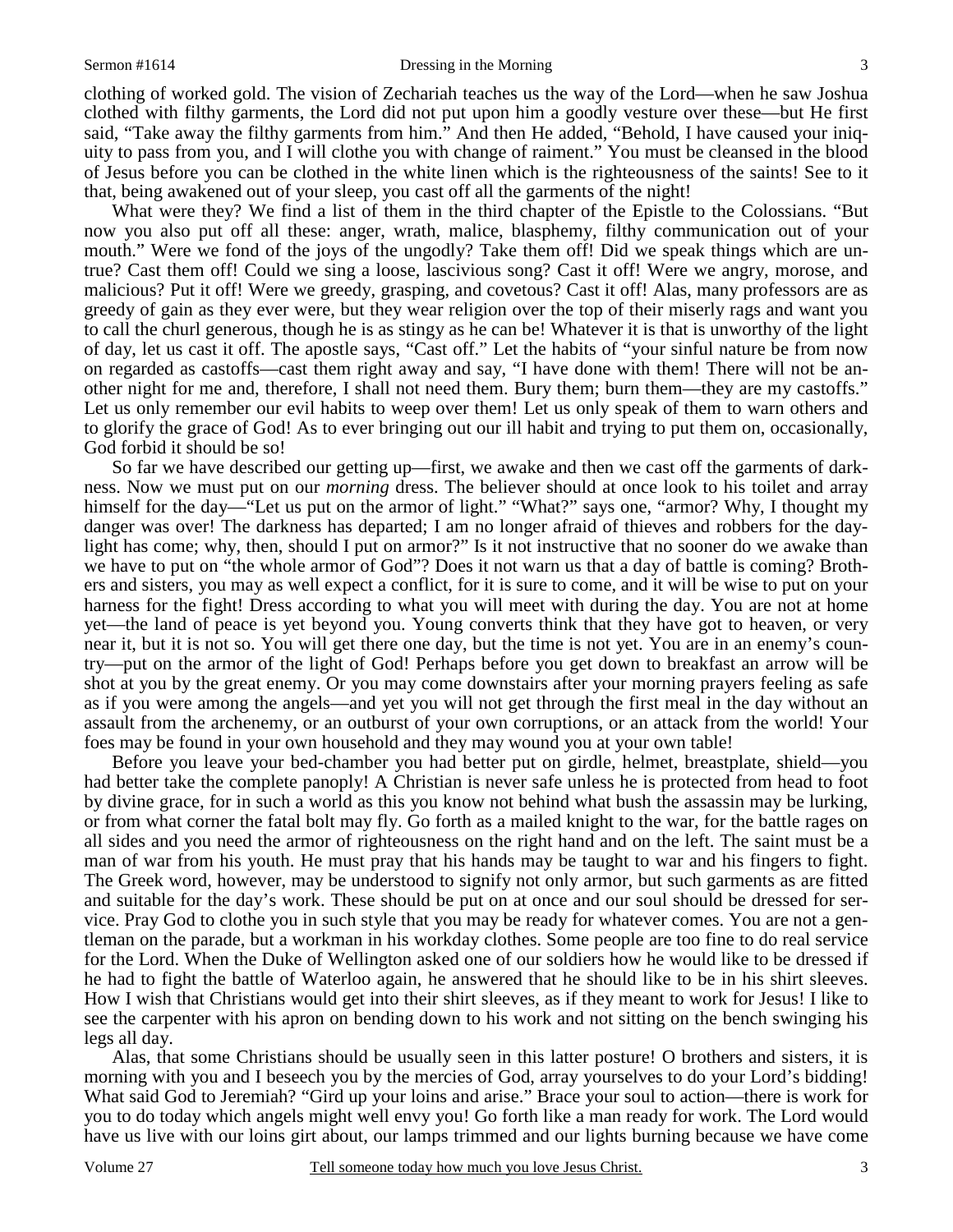to an hour when idleness and inaction are out of place—earnest, watchful diligence is required of us! Let us put on the garments of the light of God and let us work while it is day, for both our Father and Jesus work.

 Now you are dressed, what next? It remains that we walk forth and behave as in the light of God. The directions are explicit—"Let us walk honestly, as in the day," which means let our demeanor be such as becomes daylight. How should a child of light conduct himself? The word translated, "honestly," may mean, "decently," or "with decorum and dignity." In the middle of the night, if you have to go about the house, you are not particular as to how you are dressed—there is no person to see you—and so you will slip from one room to another in casual dress. But when you rise in the morning and come down to your day's work, you choose to be somewhat neat. You do not go out to your business slip-shod and half-dressed, but you array yourself according to your station in an appropriate manner. Let it be so with you *spiritually*—holiness is the highest decency, the most becoming apparel. You live in the daylight, brothers and sisters, therefore walk as one who is "compassed about with so great a cloud of witnesses." Yet more—walk as one who has the eyes of God upon him, which is infinitely more. "You God see me." King of kings, should I rush into Your court in casual dress? Should I ask you to walk with me while I am all undressed or wearing filthy rags which I ought long ago to have cast away? The soul's appearance should be a matter of great care. "Be you clean," says God. He will not walk with us unless we keep our garments unspotted from the world—He would have us observe that dignity of spirit and conduct which are becoming in the temple of God.

 Sleep in what garments you may, but when you walk abroad in the day, take heed, O princes of the blood royal of heaven, that your raiment is according to your rank! "Walk honestly," says our translation, because that is the right thing for daylight. The thief breaks through and steals beneath the cover of darkness, but a child of the light of God must be upright and just. I earnestly beg all professing Christians to be honest in heart and then they will be honest in word and deed. You ask me, "Do you mean that we should pay our debts?" Of course! I mean all that, but I mean far more—be honest when you speak *to* others and *of* others. Do not say of any man behind his back that which you would not utter to his face. Do not carry a mask about with you—it is a horrible instrument of torture to an honest man. Say what you mean, and mean what you say.

 Many act upon quite another principle, practicing reserve and policy, if not duplicity. They bring themselves into a great deal of trouble by being cunning and, "playing their cards well," as they say. What has a Christian to do with such a deceitful piece of gaming? Walk honestly! Let all your actions be such as will bear the light of God! A man that stands under a powerful electric light bearing right down on him would feel uncomfortable with everybody looking at him. At any rate, he would be careful what he did. Behold, the light of eternity is shining full upon your soul! God Himself sees you! You stand in the blaze of the eternal day. O Christian, act with transparent honesty! Have nothing to conceal—come to the light of God that your deeds may be made manifest that they are worked in God. Be clothed with the light of God and walk in the light as God is in the light.

 Our position in the light of the morning demands of us one more point of behavior—we must renounce the deeds of darkness. If we have been truly awakened and have put on the garments of the light of God, it behooves us to have done with the things that belong to the night. I will not dwell upon them at any great length, but I may not pass them over, since the apostle thought it necessary to mention three pairs of evils with which we must have done. He mentions them because even in Christian assemblies it is necessary to denounce these things. People exclaim against the preacher if he speaks plainly about the vices of the times. "Really, it is shocking," says one, "I do not like to hear such indelicate things referred to." No, no, ladies and gentlemen who do such things cannot bear to hear of them by way of rebuke! I have noticed that none are more fantastically nice than the morally nasty; none are so ready to find fault when a spade is called a spade as those whose morals most need digging. They will commit the vice themselves, but they cannot bear to hear it mentioned—it shocks their marvelously delicate minds! The Apostle Paul felt none of the noxious daintiness which touches sin with a delicate hand—he speaks out plainly and he says that all Christian people, first, must have done with sensuality, which he describes as "rioting and drunkenness." If a drinking bout is held, it is usually at night. Banquets generally begin in the evening—if they become scenes of gluttony and drunkenness they advance far into the night. But the sun rebukes such orgies and men usually give heed to the warning—"they that are drunk are drunk in the night." Christian men have done with night and ought to have done with all excess in meat and drink.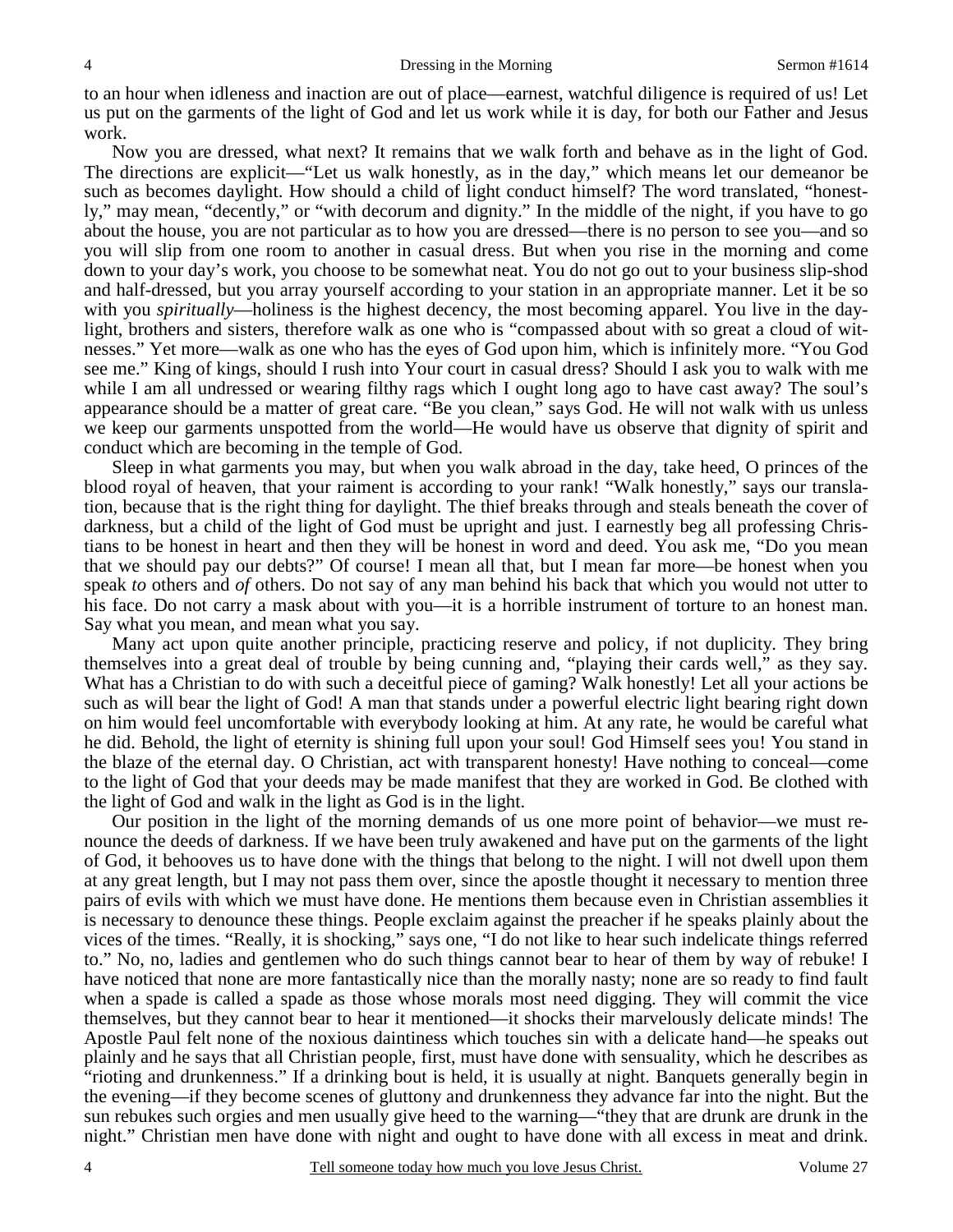Alas, there are some who spend more over a single dinner for a few than would keep families of poor people a month! Gluttony is seldom mentioned as a possible fault, and yet I fear it is far from being an obsolete vice among professed followers of Jesus!

 "Drunkenness"; well, I need not say how shameful it is in any man, but he that professes to be a Christian, how temperate, how abstinent should he be, for intoxication is a soul-destroying sin and no drunk can enter the kingdom of God! These are night vices—let the children of night have them if they will—as for us, we desire to be filled with the Spirit and fed upon the bread of heaven, for we are the children of the day! We have nobler feasts than the banquets of revelers and more choice wines than the vintage of Sodom can yield! Take heed, brothers and sisters, of these works of darkness!

 Then Paul denounces impurity by saying, "not in chambering and wantonness." It is an awful thing when a man calls himself by the name of Christian and yet can be foul in language, unchaste in conversation, lascivious in spirit, wicked in life. If any man indulges in fornication and adultery and yet calls himself a Christian, he will surely come under the curse of God! We speak of such persons weeping, for they are the enemies of the cross of Christ. Oh that you who are young might be kept from anything like looseness or effeminacy! Avoid glances, words and thoughts which tend that way. Do not go near the borders of that sin, for men and women sin not grossly all at once—they slide by degrees—as the vessel slides from the stocks into the sea at the time of its launching. It moves very little at first, but, by-and-by it gathers impetus and glides rapidly into the deep. God keep you from sins of the flesh, for they are a deep ditch and the abhorred of the Lord fall into them! They are base deeds of the night—does not nature, itself, teach us so? Vice walks abroad beneath the moon—it is by night that our streets are defiled! O you who have reached the morning light, abhor these things, and hate even the garment spotted by the flesh!

 The next night deed is passion—passion taking the two shapes of "strife and envying." Brawls are for the night. Fierce assaults disturb us in our sleep, but they are not usual in the day. So Christian men, being of the day, are not to strive! It is a great pity when strife comes into a family, when brother is divided from brother and father from son and when relatives cannot speak well of one another. These bitter things are for the night—you have reached the daylight and must have done with them! Envy is a thing of darkness and shame—that "green-eyed monster" comes out in the dark and finds fault with those who are better than it. Sinners do not like good men because their excellence rebukes them and, therefore, they endeavor to mar their reputation. This evil is not of the day! Leave it, scorn it, dread it, and abhor it! God deliver you from it! Away, then, from all deeds of darkness, and seek only that which may be set in the face of the sun and cause no man to blush.

**II.** Now, I have preached so long upon things required of you that you are beginning to say, "Ah me, how much there is for us to do! How shall we ever accomplish it? We have to wake, to cast off our night garments, to dress in suitable attire, to behave ourselves as children of the light of God and to avoid the deeds of darkness. Alas, what shall we do?" Now listen, you anxious ones—here is something sweet and blessed for you—you shall be inclined and helped to obey in all things! Therefore listen diligently and hear that your souls may live! I preach to you THE MORNING GOSPEL. Here it is—"Put you on the Lord Jesus Christ."

 This verse has been rendered very famous in church history, since that chief among the fathers, the mighty teacher, Augustine, found the light of God through reading this verse. He had been leading an ungodly and, more or less, dissipated life, when he began, in a measure, to think upon his condition, and he thought he heard a voice saying to him, "Tolle, lege. Tolle, lege!" "Take up and read." So, taking up the New Testament which lay near, he began to read it and, as God would have it, he opened upon this very place, and he read—"Let us walk honestly, as in the day; not in rioting and drunkenness, not in chambering and wantonness, not in strife and envying. But put you on the Lord Jesus Christ." Here are his words, which I will read to you—"I would read no further, for I needed not; for when I had read to the end of this sentence, all the darkness of doubtfulness vanished away, as if some clear light of security were poured into my heart. It was as if it had been said, 'O man, acknowledge your misery, you are naked; cover your filthiness: put upon you Jesus Christ!' And forthwith I felt a fire within me. My heart was lightened, the scales fell from my eyes—I was able to see!" How earnestly do I desire that these words may strike some of you in the same powerful manner! Does anyone here desire to take off his old garments of sin and to dress in robes of holiness? And does he mourn over an empty wardrobe? Look, here is a robe for him—"Put you on the Lord Jesus Christ."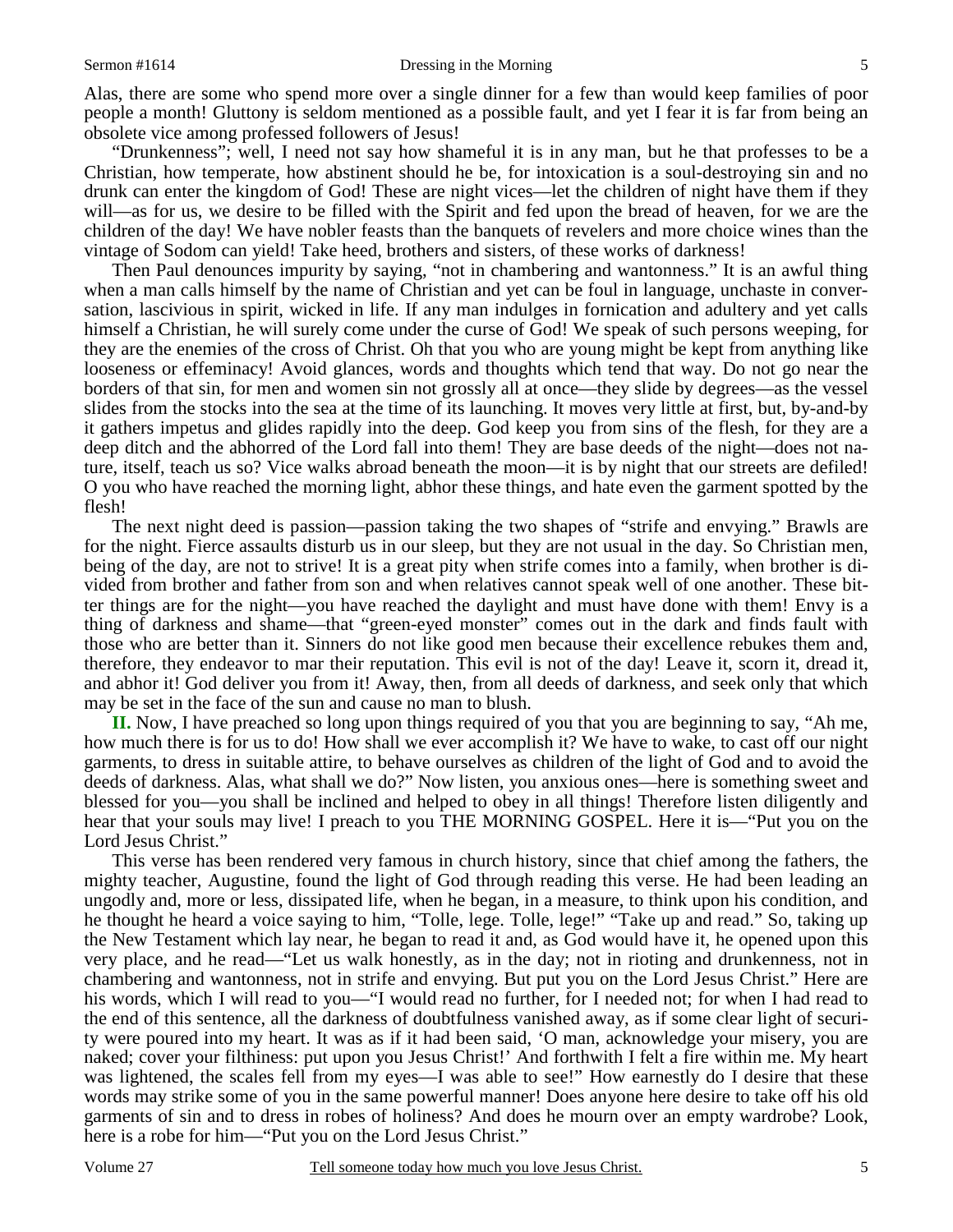Did I hear one cry, "You told us to put on armor, but we have neither shield nor breastplate! How can we put on the armor of light?" Here is the panoply—"Put you on the Lord Jesus Christ." Does a man cry, "I am afraid to go into the world undressed and I dare not put on the old garments of darkness! What can I do?" Here it is! Here is the death of sin and the life of holiness—"Put you on the Lord Jesus Christ." Oh, blessed, charming words! I wish I had the power to fully set forth its meaning before you. For, first, in the Lord Jesus Christ there is covering for your nakedness! The garment covers the man he is hidden and his garments are seen. Come, then, poor sinner, and take by faith the Lord Jesus Christ to be a covering for your soul! You are naked, but He will be your robe of righteousness! There is in the Lord Jesus complete and suitable apparel for your soul, by which every blemish and defilement shall be put out of sight according to the word, "Blessed is he whose transgression is forgiven, and whose sin is covered." In Christ Jesus there is merit to cover our demerit, purity to cover our impurity, obedience to cover our disobedience, beauty to cover our deformity, perfection to cover our imperfection, acceptance to cover our provocation! We are comely with the comeliness which the Lord Jesus puts upon us. *He* is seen and *we* are hidden, or only seen in Him so as to be accepted in the Beloved! We have nothing to do but to enter into Christ by faith, for virtually that is what a man has to do with his garments—he gets into them and so he who puts on Christ is in Christ! Christ is over him and round about him.

 Did a poor naked, shivering soul ever hear more pleasant words than these—"Put on Christ"? You may do so, for the Lord *commands* it. Was there ever a sweeter message? You, poor soul, just awakened out of sleep and startled into saying, "What must I do to be saved?" Here is Jesus set before you! He is perfect in righteousness, matchless in holiness, unrivalled in beauty and you may put Him on and stand clothed in that righteousness and beauty! I hear you say, "I see Him, but how is He to be mine?" He is yours by God's free gift—put Him on! You have not to improve upon Him, or add to Him, or embellish Him, but to take Him as you take your coat and put Him on! There He is—He is a robe that delights to be worn! Myriads of souls have tried this garment and it has been exactly suitable to everyone out of all who have put it on! This is all you have to do—put it on—and that the Holy Spirit will help you to do! You have not to make the garment, to decorate the garment, or in any way to add to it or to alter it, but only to put it on! Nakedness, poverty, or guilt need not prevent a man's putting on a robe which is provided for him. Put it on! Put it on! This is a most vivid picture of what faith does. She puts Christ about her and He covers all. Faith does not say, "I must clothe myself and *then* put on Christ." No, no! Its cry is, *"Because* I am naked I cover myself with Christ!" The soul says, "I have nothing of my own that God can look upon with complacency, but I will put on Christ, for I know in Him God is well-pleased." The sufferings of Jesus will be set to my account, His merits shall avail for me and His righteousness shall be my righteousness! Oh it is a blessed, blessed word!

 Put on the Lord Jesus Christ and sing, "He has clothed me with the garments of salvation. He has covered me with the robe of righteousness." "But," says one, "I need more than just to be covered; I must have a garment provided for my necessity, suitable for my everyday work." My text points you to a full supply—"Put you on the Lord Jesus Christ"—as the most suitable dress for a saint at work, as well as for a sinner desiring justification before God! As we have already said, a first necessity is to awake, and truly none can lie and dream after they have once beheld His glorious robe—they are eager to obtain it! Our next necessity is to cast off the old garments of the night and nothing helps us more than to put on Christ. Only look at this robe of righteousness as yours and you will loathe the filthy rags of sin at once! When a man perceives the perfection of the righteousness of Christ which is freely given to him by God, he abhors his sin, he loves his God and pines to be like He in holiness. There is no breeder of repentance like simple faith in Jesus Christ! Unbelieving philosophers tell us that if we preach salvation by faith in Christ alone, people will take license to sin—but in this they err from lack of observation. Now speak your own experience, Christian man—did you ever feel yourself moved to *sin* by the assurance of being justified by Christ's righteousness? Never was there such a case in this world!

 A man may hear about it and turn it into an excuse for sin, but he cannot, in his heart, believe it and do so. I know that when I most clearly see that I am saved by Christ alone, it is *then* that I most of all long to be holy. I never follow after personal righteousness as eagerly as when I know that my righteousness comes wholly from the Lord! The most grand motive power for the death of sin is the death of Christ and nothing makes us so eager to die unto sin as Christ's death for sin! Off goes the filthy raiment at the sight of the glorious, spotless righteousness which is freely presented to every needy sinner in Christ Jesus. Yes, and it is not only repentance that is thus worked by Christ, but all the power to be ho-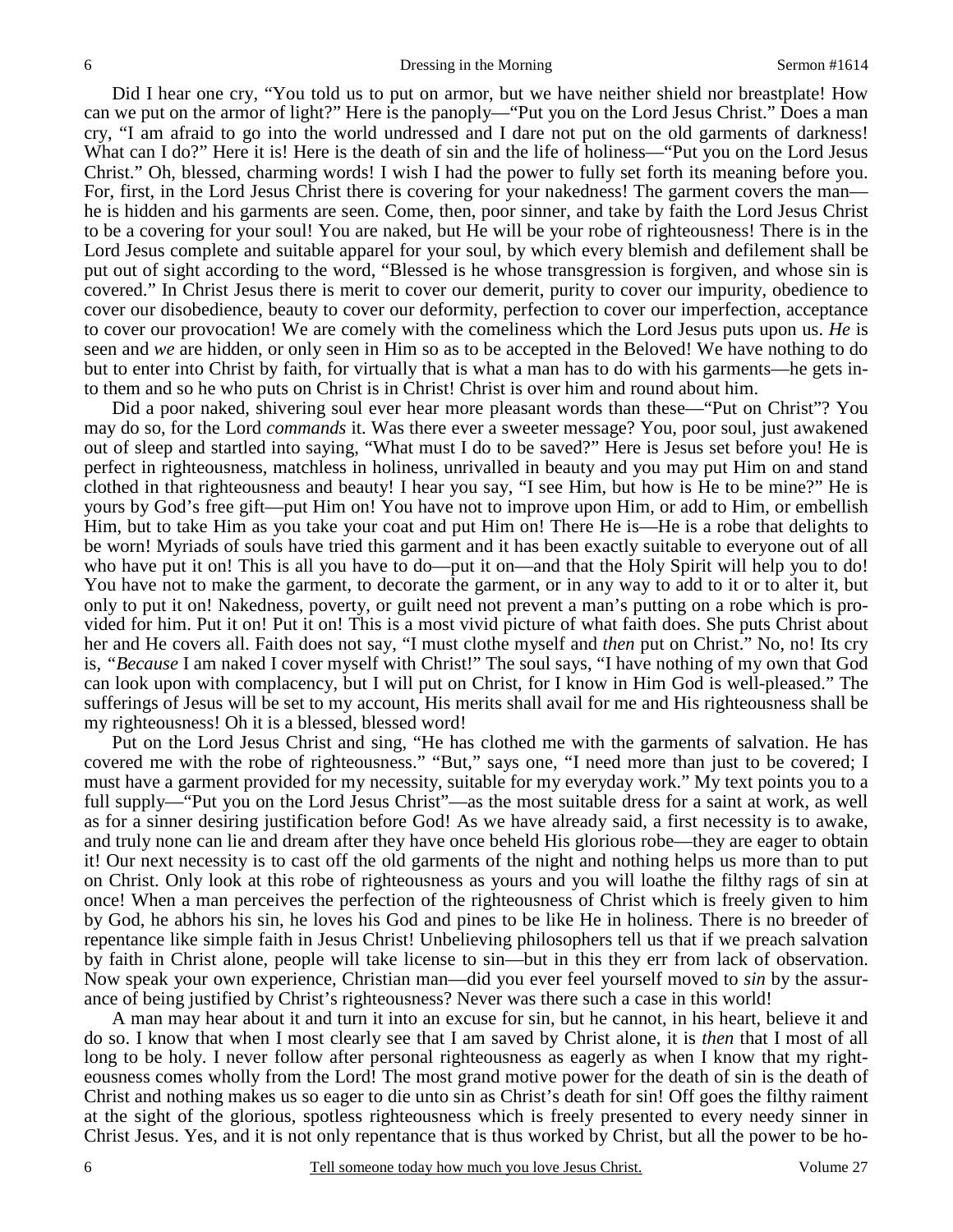#### Sermon #1614 **Dressing in the Morning 7** 7

ly, to be gracious, to be forgiving, to be heroic, to be enthusiastic in the service of God—all comes through Christ when we are in Him. If you desire to be holy in life, the short path to it is to have done with your own righteousness and put on Christ! If the man who has been a drunk resolves to be sober, let him put on Christ and in Jesus he will deny himself. If the man who has been unchaste would gladly be pure in life and heart, let him put on the Lord Jesus Christ and make no provision for the flesh to fulfill the lusts thereof. There is such a matchless power about a simple faith in Christ, when it puts on Christ to be our righteousness, that it leads the believer to such a walk as is decorous, dignified, honorable, and holy. The man is moved to walk worthy of the noble garment in which he is arrayed and his whole life rises out of the common level into the excellence of grace!

 I would call attention to this garment very specifically in a few words. The text says, "Put you on the Lord Jesus Christ." What made him use the *three* names there? Because he meant to point out the three senses in which we clothe ourselves from head to foot with Christ. "Put you on the *Lord"—*become His servant, wear His livery, let Him be your Rabbi, your Master, your King, your Lord. Put you on *"Jesus,"* the *Savior—*acknowledge yourself as a saved one, saved by Him whose name is called Jesus—"for He shall save His people from their sins." Put you on *"Christ"*—that is the *Anointed;* take an anointing from God the Holy Spirit through Jesus Christ to whom He is given without measure. As Christ is anointed to be Prophet, Priest, and King, put Him on in all these three offices and rejoice to do so. "Put you on the Lord Jesus Christ." Do not put on Jesus only as your Savior; put Him on as your Commander! Do not only put Him on as your Master and Savior, but as your Christ, anointed for you! Take a *whole* Christ to yourself that you may be wholly in Him, and so may be spiritual, gracious, holy. Therefore may those around you see nothing of you, but much of your Lord; may your outward character be so Christlike that men may see Christ displayed upon you as a new garment is displayed by the act of wearing it; may the spirit of glory and of Christ rest upon you! May you be clothed with power! Our Lord said to His disciples "Tarry at Jerusalem until you are endued with power from on high"—the word signifies, "clothed." If we are clothed with Christ, we shall be clothed with power from on high even as He has said, "the works that I do shall you do, also." Therefore put you on the Lord Jesus Christ.

 "Yes, but," I hear another say, "I need not only raiment to cover my nakedness and supply my necessity, but I need apparel for my dignity! You told us that we were to walk abroad in a worthy and honorable manner." Ah, and so you will, if you put on Christ! Oh what a bright creature, in the sight of God, is the man who has put on Christ! God Himself asks no purer or more acceptable array! You never saw a seraph—bright like a flame of fire is each holy messenger of God—but if you could see a soul that is arrayed in Christ's righteousness, you would think a seraph a dull, dim thing compared with it! A seraph wears nothing but created brightness, but a child of God clothed in Christ wears uncreated splendor! The perfection of God is upon the soul that has put on Christ! Yes, and while God thus sees us in Christ and is well-pleased with us, our fellows are obliged to admire us, too. If you put on Christ, so that you become like Christ, your walk and conversation will be bright and lustrous before the eyes of those about you. They, perhaps, will not like it—they may even *hate* you for it—but they will not be able to do otherwise than acknowledge your excellence. He who lives in Christ lives a charming life, which, by its loveliness, commands the homage of onlookers. "Put you on the Lord Jesus Christ."

 Oh, you that deck yourselves out with jewelry and ornaments, how much more lovely and dignified you would become if in all your carriage and conversation, by sacred gentleness and love, by holy zeal and unswerving decision for truth, you put on Christ! "Yes," says another, "but you have forgotten part of your sermon. You said that now we were awake, we were to put on *armor*.*"* I have not forgotten, for Christ *is armor* for our defense—therefore put on the Lord Jesus Christ! Here is a coat of mail for you. The man that does as Christ would do, thinks as Christ would think and lives as Christ would live makes Christ to be all in all to him, and therefore armors himself with Christ. Thus he is made impervious to the shafts of the enemy and amid the darts of temptation or the arrows of slander he may abide unharmed! The Lord is our defense, and the Holy One of Israel is our King!

 "Yes," says one, "but you told us that the day, when it was once up, would never again darken into night, but brighten into a perfect day." It is even so and here is raiment provided for our expectancy. We may expect to meet with years of mingled conflict, service, and suffering. "Put you on the Lord Jesus Christ" and you will be prepared for all weathers, fair or foul, and for all conditions and requirements. This garment will never wax old—it will last you all through the desert, and what is more, it is suitable for Canaan, and you shall keep it on forever and ever! We need a garment that we can wear in all the